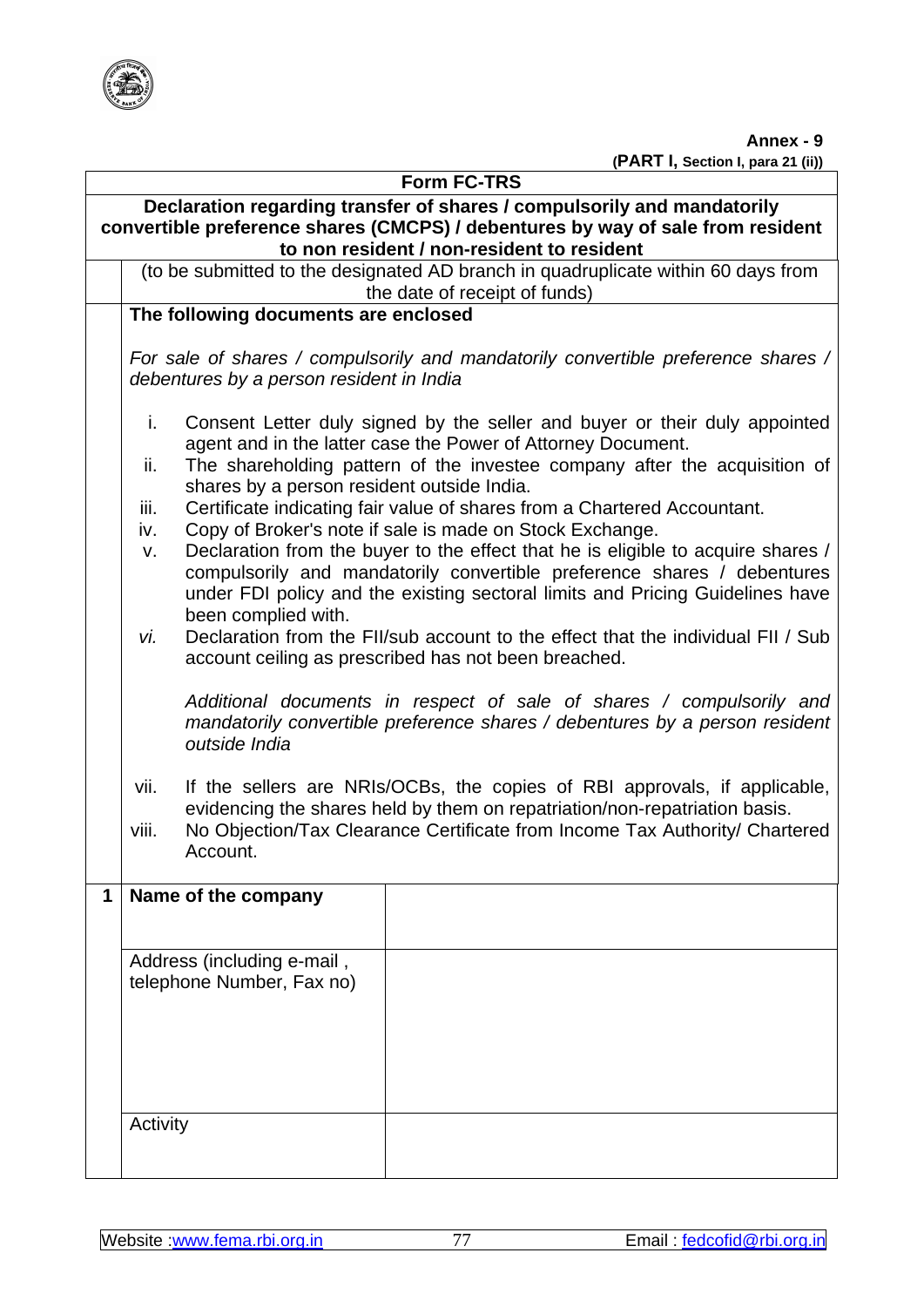|                | PLE BANK OF                             |                                          |
|----------------|-----------------------------------------|------------------------------------------|
|                | NIC Code No.                            |                                          |
|                |                                         |                                          |
|                |                                         |                                          |
| $\overline{2}$ | <b>Whether FDI is allowed</b>           |                                          |
|                | under Automatic route                   |                                          |
|                | Sectoral Cap under FDI                  |                                          |
|                | Policy                                  |                                          |
| 3              | <b>Nature of transaction</b>            | Transfer from resident to non resident / |
|                |                                         |                                          |
|                | (Strike out whichever is not            | Transfer from non resident to resident   |
|                |                                         |                                          |
| 4              | applicable)                             |                                          |
|                | Name of the buyer                       |                                          |
|                |                                         |                                          |
|                | <b>Constitution / Nature of the</b>     |                                          |
|                |                                         |                                          |
|                | investing Entity                        |                                          |
|                | Specify whether                         |                                          |
|                | 1. Individual                           |                                          |
|                | 2. Company                              |                                          |
|                | 3. FII                                  |                                          |
|                | 4. FVCI                                 |                                          |
|                | 5. Foreign Trust                        |                                          |
|                | 6. Private Equity Fund                  |                                          |
|                | <b>Pension/ Provident</b><br>7.         |                                          |
|                | Fund                                    |                                          |
|                | 8. Sovereign Wealth                     |                                          |
|                | Fund (SWF <sup><math>\pi</math></sup> ) |                                          |
|                | 9. Partnership /                        |                                          |
|                | Proprietorship firm                     |                                          |
|                | 10. Financial Institution               |                                          |
|                | 11. NRIs / PIOs                         |                                          |
|                | 12. others                              |                                          |
|                |                                         |                                          |
|                | Date and Place of                       |                                          |
|                | Incorporation                           |                                          |
|                | Address of the buyer                    |                                          |
|                | (including e-mail, telephone            |                                          |
|                | number. Fax no.)                        |                                          |
| 5              | Name of the seller                      |                                          |
|                |                                         |                                          |
|                |                                         |                                          |
|                |                                         |                                          |
|                |                                         |                                          |
|                |                                         |                                          |
|                |                                         |                                          |
|                | <b>Constitution / Nature of the</b>     |                                          |
|                | disinvesting entity                     |                                          |

 π SWF means a Government investment vehicle which is funded by foreign exchange assets, and which manages those assets separately from the official reserves of the monetary authorities.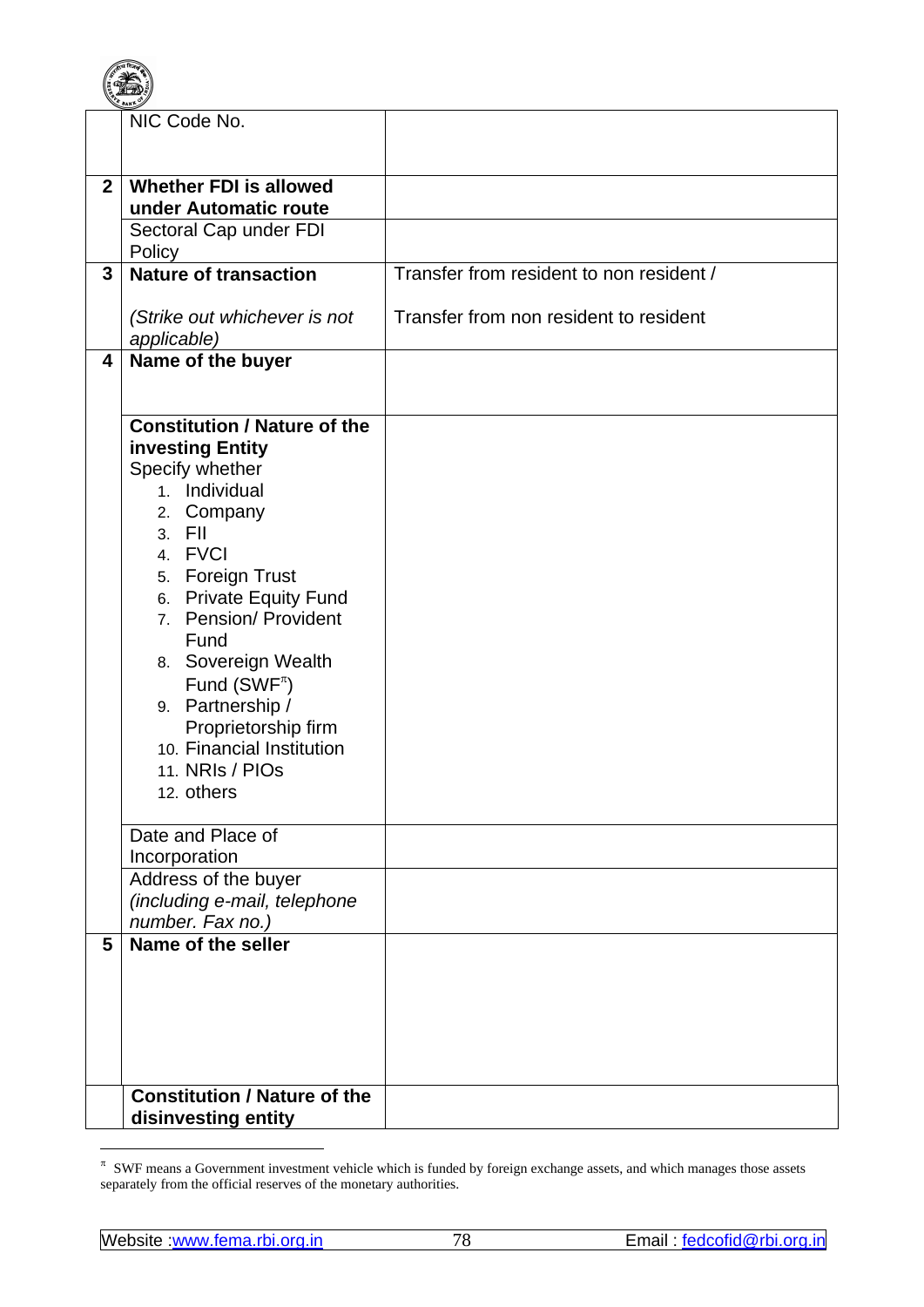|                         | Specify whether                                                     |                  |        |                   |                  |
|-------------------------|---------------------------------------------------------------------|------------------|--------|-------------------|------------------|
|                         | 1. Individual                                                       |                  |        |                   |                  |
|                         | Company<br>2.                                                       |                  |        |                   |                  |
|                         | - FII<br>3 <sub>1</sub>                                             |                  |        |                   |                  |
|                         | 4. FVCI                                                             |                  |        |                   |                  |
|                         | 5. Foreign Trust                                                    |                  |        |                   |                  |
|                         | 6. Private Equity Fund                                              |                  |        |                   |                  |
|                         | 7. Pension/ Provident                                               |                  |        |                   |                  |
|                         | Fund                                                                |                  |        |                   |                  |
|                         | 8. Sovereign Wealth                                                 |                  |        |                   |                  |
|                         | Fund (SWF <sup>II</sup> )                                           |                  |        |                   |                  |
|                         | 9. Partnership/                                                     |                  |        |                   |                  |
|                         | Proprietorship firm                                                 |                  |        |                   |                  |
|                         | 10. Financial Institution                                           |                  |        |                   |                  |
|                         | 11. NRIs/PIOs                                                       |                  |        |                   |                  |
|                         | 12. others                                                          |                  |        |                   |                  |
|                         | Date and Place of                                                   |                  |        |                   |                  |
|                         |                                                                     |                  |        |                   |                  |
|                         | Incorporation<br>Address of the seller                              |                  |        |                   |                  |
|                         |                                                                     |                  |        |                   |                  |
|                         | (including e-mail, telephone                                        |                  |        |                   |                  |
|                         | Number Fax no)                                                      |                  |        |                   |                  |
|                         |                                                                     |                  |        |                   |                  |
| 6                       | <b>Particulars of earlier</b>                                       |                  |        |                   |                  |
|                         | <b>Reserve Bank / FIPB</b>                                          |                  |        |                   |                  |
|                         | approvals                                                           |                  |        |                   |                  |
| $\overline{\mathbf{7}}$ | Details regarding shares / compulsorily and mandatorily convertible |                  |        |                   |                  |
|                         | preference shares (CMCPS) / debentures to be transferred            |                  |        |                   |                  |
|                         | Date of the transaction                                             | <b>Number of</b> | Face   | <b>Negotiated</b> | <b>Amount of</b> |
|                         |                                                                     | shares           | value  | <b>Price for</b>  | consideration    |
|                         |                                                                     | <b>CMCPS/</b>    | in Rs. | the               | in Rs.           |
|                         |                                                                     | debentures       |        | transfer**in      |                  |
|                         |                                                                     |                  |        | Rs.               |                  |
|                         |                                                                     |                  |        |                   |                  |
|                         |                                                                     |                  |        |                   |                  |
|                         |                                                                     |                  |        |                   |                  |
|                         |                                                                     |                  |        |                   |                  |
|                         |                                                                     |                  |        |                   |                  |
| 8                       | Foreign Investments in the                                          |                  |        | No. of shares     | Percentage       |
|                         | company                                                             | Before the       |        |                   |                  |
|                         |                                                                     |                  |        |                   |                  |
|                         |                                                                     |                  |        |                   |                  |
|                         |                                                                     | transfer         |        |                   |                  |
|                         |                                                                     | After the        |        |                   |                  |
| 9                       |                                                                     | transfer         |        |                   |                  |
|                         | Where the shares / CMCPS                                            |                  |        |                   |                  |
|                         | / debentures are listed on                                          |                  |        |                   |                  |
|                         | <b>Stock Exchange</b>                                               |                  |        |                   |                  |
|                         | Name of the Stock exchange<br><b>Price Quoted on the Stock</b>      |                  |        |                   |                  |

 $\pi$  SWF means a Government investment vehicle which is funded by foreign exchange assets, and which manages those assets separately from the official reserves of the monetary authorities.

1

**BOOK PORTAL**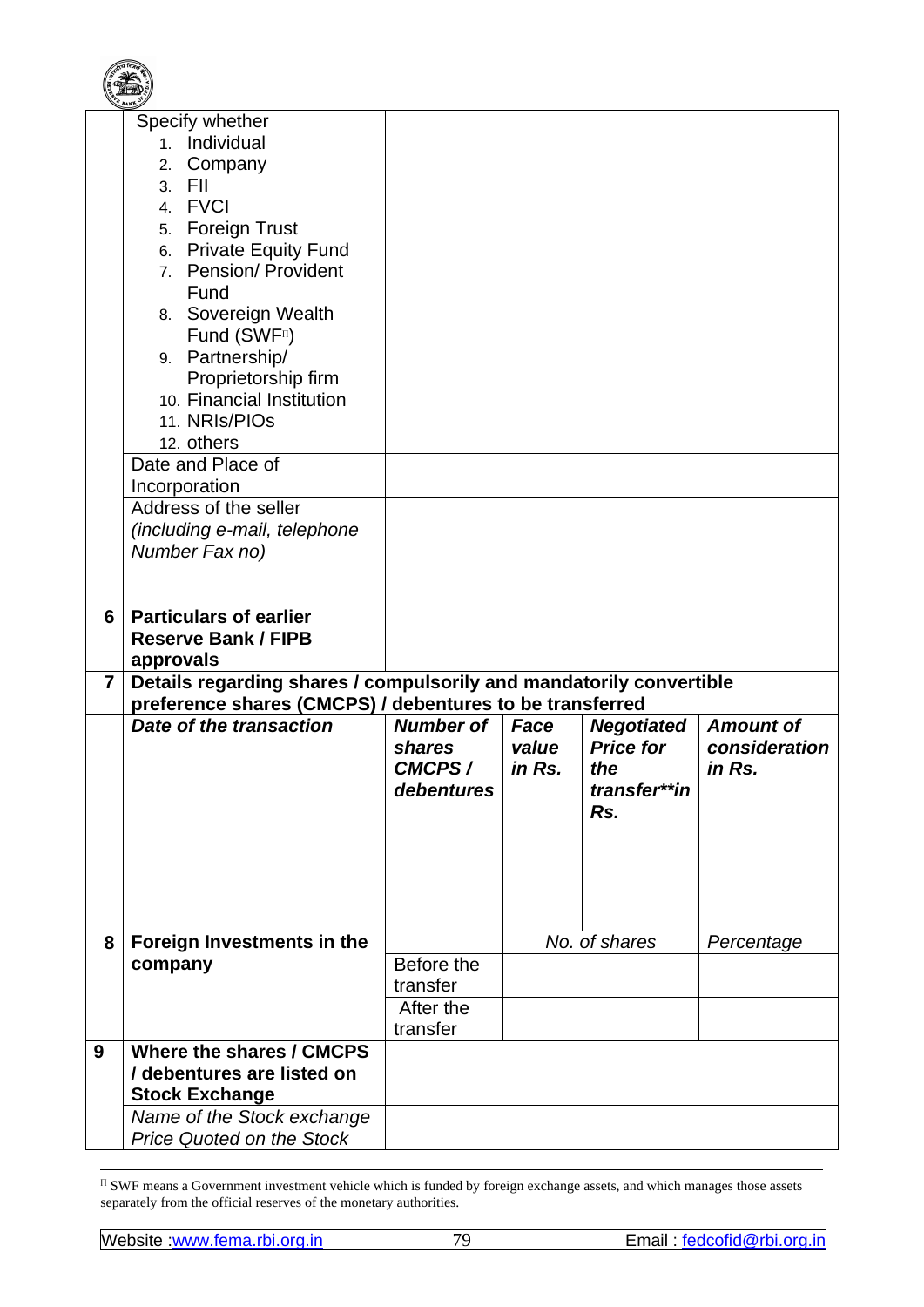

| exchange                    |  |
|-----------------------------|--|
| Where the shares / CMCPS    |  |
| / debentures are Unlisted   |  |
| Price as per Valuation      |  |
| guidelines*                 |  |
| Price as per Chartered      |  |
| Accountants                 |  |
| */** Valuation report (CA   |  |
| Certificate to be attached) |  |

#### **Declaration by the transferor / transferee**

### **I / We hereby declare that :**

- i. The particulars given above are true and correct to the best of my/our knowledge and belief.
- ii. I/ We, was/were holding the shares compulsorily and mandatorily convertible preference shares / debentures as per FDI Policy under FERA/ FEMA Regulations on repatriation/non repatriation basis.
- iii. I/ We, am/are eligible to acquire the shares compulsorily and mandatorily convertible preference shares / debentures of the company in terms of the FDI Policy. It is not a transfer relating to shares compulsorily and mandatorily convertible preference shares / debentures of a company engaged in financial services sector or a sector where general permission is not available.
- iv. The Sectoral limit under the FDI Policy and the pricing guidelines have been adhered to.

### **Signature of the Declarant or his duly authorised agent**

## **Date:**

# **Note:**

*In respect of the transfer of shares / compulsorily and mandatorily convertible preference shares / compulsorily and mandatorily convertible debentures from resident to non resident the declaration has to be signed by the non resident buyer, and in respect of the transfer of shares / compulsorily and mandatorily convertible preference shares / compulsorily and mandatorily convertible debentures from non-resident to resident the declaration has to be signed by the non-resident seller.*